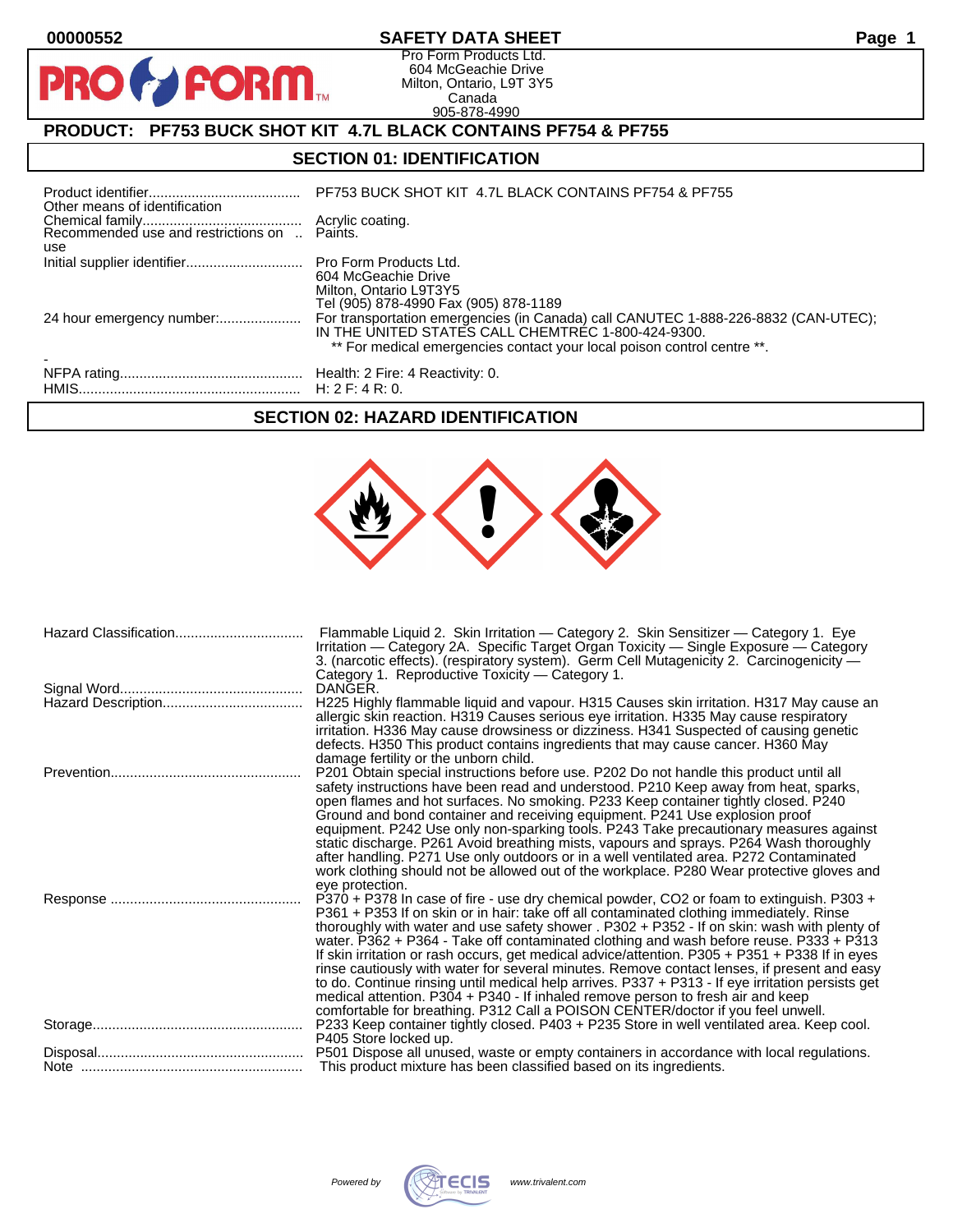# **SECTION 03: COMPOSITION / INFORMATION ON INGREDIENTS**

| ICHEMICAL NAME AND SYNONYMS                        | CAS#           | WT. %       |  |
|----------------------------------------------------|----------------|-------------|--|
| Acetone                                            | 67-64-1        | $7 - 13$    |  |
| 4-Chlorobenzotrifluoride                           | 98-56-6        | $5 - 10$    |  |
| tert-Butyl acetate                                 | 540-88-5       | $5 - 10$    |  |
| n-Butyl Acetate                                    | 123-86-4       | $5 - 10$    |  |
| Solvent Naphtha, Light Aromatics                   | 64742-95-6     | $3 - 7$     |  |
| Xylene                                             | 1330-20-7      | $1 - 5$     |  |
| Carbon Black                                       | 1333-86-4      | $0.5 - 1.5$ |  |
| Dibutyltin Bis (Acetylacetonate)                   | 22673-19-4     | $0.1 - 1$   |  |
| Ethylbenzene                                       | $100 - 41 - 4$ | $0.1 - 1$   |  |
| Bis (1,2,2,6,6- Pentamethyl-4- Piperidyl) Sebacate | 41556-26-7     | $0.1 - 1$   |  |
| Octadecanamide, N,N'-1,2-ethanediylbis[12-hydroxy- | 123-26-2       | $0.1 - 1$   |  |
| <b>Crystalline Silica</b>                          | 14808-60-7     | $0.1 - 1$   |  |
|                                                    |                |             |  |

<<The actual concentration(s) withheld as a trade secret>> .

#### **SECTION 04: FIRST-AID MEASURES**

|                                                                  | If inhaled, remove to fresh air. If not breathing, give artificial respiration. If breathing is<br>difficult, give oxygen, obtain medical attention.                                                                                                                                                                                                                                                                                                                                                                                                                                                                                                                         |
|------------------------------------------------------------------|------------------------------------------------------------------------------------------------------------------------------------------------------------------------------------------------------------------------------------------------------------------------------------------------------------------------------------------------------------------------------------------------------------------------------------------------------------------------------------------------------------------------------------------------------------------------------------------------------------------------------------------------------------------------------|
|                                                                  | If ingestion is suspected, contact physician or poison control center immediately. Do not<br>induce vomiting. If spontaneous vomiting occurs have victim lean forward with head down to prevent aspiration of fluid into the lungs. Never give anything by mouth to an<br>unconscious person.                                                                                                                                                                                                                                                                                                                                                                                |
|                                                                  | Remove all contaminated clothing and immediately wash the exposed areas with copious<br>amounts of water for a minimum of 30 minutes or up to 60 minutes for critical body areas. If<br>irritation persists, seek medical attention.                                                                                                                                                                                                                                                                                                                                                                                                                                         |
|                                                                  | In case of contact, immediately flush eyes, keeping eyelids open, with plenty of water for at<br>least 15 minutes. Check for and remove any contact lenses, if safe and easy to do so.<br>Obtain medical attention.                                                                                                                                                                                                                                                                                                                                                                                                                                                          |
| Most important symptoms and effects,<br>whether acute or delayed | Harmful if swallowed, in contact with skin or if inhaled. Causes skin irritation. Can cause<br>skin sensitization. Causes serious eye irritation. Symptoms may include stinging, tearing,<br>redness, swelling, and blurred vision. Direct contact with eyes may cause temporary<br>irritation. Vapors have a narcotic effect and may cause headache, fatigue, dizziness and<br>nausea. Can irritate mucous membranes of the respiratory tract. Causes damage to organs<br>through prolonged or repeated exposure. Suspected of causing genetic defects. This<br>product contains ingredients that may cause cancer. Suspected of damaging fertility or the<br>unborn child. |
| Additional information                                           | Treat victims symptomatically. In the event of an incident involving this product ensure that<br>medical authorities are provided a copy of this safety data sheet.                                                                                                                                                                                                                                                                                                                                                                                                                                                                                                          |

#### **SECTION 05: FIRE-FIGHTING MEASURES**

Suitable and unsuitable extinguishing ..... "Alcohol" foam, CO2, dry chemical. Do not use water in a jet.

media<br>Specific hazards arising from the ............ any hazardous combustion products<br>Special protective equipment and ............

Thermal decomposition products are toxic. May include:. Oxides of carbon (CO, CO2). hazardous product, such as the nature of Hydrocarbon fumes and smoke. Under hot acidic conditions:. Isobutylene. Acetic acid.

Acetone is a highly flammable liquid. It is easily ignited in the presence of heat, an ignition precautions for fire-fighters source such as a naked flame or a spark (including electrostatic discharge). Aqueous solutions of acetone can also ignite. Acetone vapors are heavier than air and can travel a long distance to an ignition source and cause flashback. Firefighter should be equipped with self-contained breathing apparatus and full protective clothing to protect against potentially toxic and irritating fumes. Solvent vapours may be heavier than air and may build up and travel along the ground to an ignition source, which may result in a flash back to the source of the vapours. Cool fire-exposed containers with cold water spray. Heat will cause pressure buildup and may cause explosive rupture.

#### **SECTION 06: ACCIDENTAL RELEASE MEASURES**

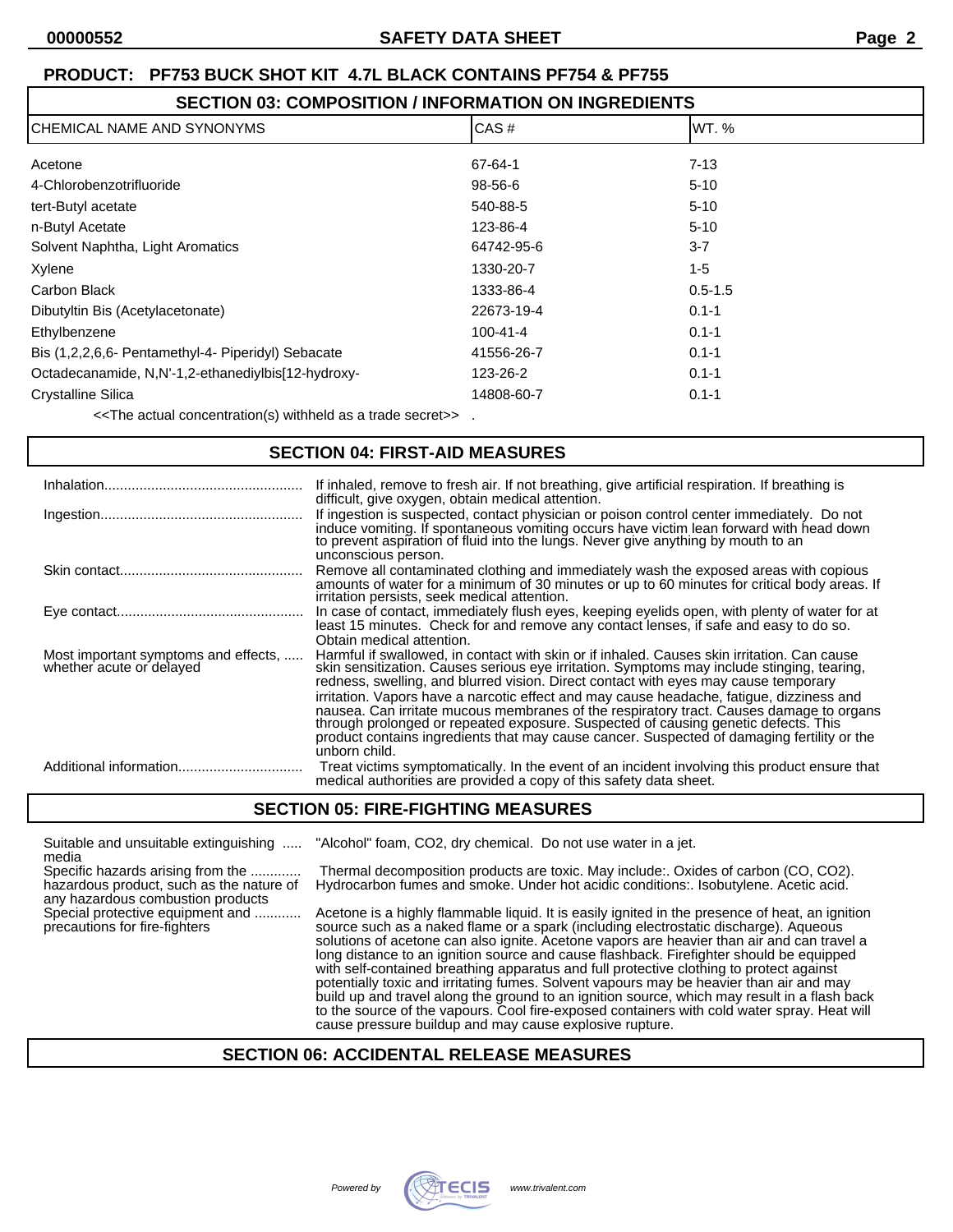# **SECTION 06: ACCIDENTAL RELEASE MEASURES**

| Personal precautions, protective<br>equipment and emergency procedures | Extremely flammable liquid. No action shall be taken involving any personal risk or without<br>suitable training. Take precautions against static discharge. Use non-sparking tools and<br>equipment to pick up the spilled material. Equipment should be grounded. Isolate area and<br>keep unauthorized people away. Do not walk through spilled material. Wear<br>recommended protective equipment. Ventilate. Open windows and doors to allow air<br>circulation. Dike area to prevent spreading. The use of absorbent socks or spill pillows<br>may be required. Stop leak if safe to do so. Prevent runoff into drains, sewers, and other<br>waterways. |
|------------------------------------------------------------------------|---------------------------------------------------------------------------------------------------------------------------------------------------------------------------------------------------------------------------------------------------------------------------------------------------------------------------------------------------------------------------------------------------------------------------------------------------------------------------------------------------------------------------------------------------------------------------------------------------------------------------------------------------------------|
| Methods and materials for containment<br>and cleaning up               |                                                                                                                                                                                                                                                                                                                                                                                                                                                                                                                                                                                                                                                               |
|                                                                        | FLAMMABLE. Ventilate. Eliminate all sources of ignition. Avoid all personal contact.<br>Contain the spill. Prevent runoff into drains, sewers, and other waterways. Absorb with<br>earth, sand, or another dry inert material. Pick up waste material and place in an<br>appropriate container for disposal. Spilled material and water rinses are classified as<br>chemical waste, and must be disposed of in accordance with current local, provincial, state,<br>and federal regulations.                                                                                                                                                                  |

#### **SECTION 07: HANDLING AND STORAGE**

| Precautions for safe handling                                   | Keep away from heat, sparks, and open flame. Always adopt precautionary measures<br>against build-up of static which may arise from appliances, handling and the containers in<br>which product is packed. Avoid breathing vapours or mist. Ground handling equipment.<br>Avoid all skin contact and ventilate adequately, otherwise wear an appropriate breathing<br>apparatus. Handle and open container with care. Employees should wash hands and face<br>before eating or drinking. |
|-----------------------------------------------------------------|------------------------------------------------------------------------------------------------------------------------------------------------------------------------------------------------------------------------------------------------------------------------------------------------------------------------------------------------------------------------------------------------------------------------------------------------------------------------------------------|
| Conditions for safe storage, including any<br>incompatibilities | Keep away from heat, sparks, and open flames. Keep container closed when not in use.<br>Store away from oxidizing and reducing materials. Store away from sunlight. Attacks some<br>types of rubber, plastics and coatings.                                                                                                                                                                                                                                                              |

#### **SECTION 08: EXPOSURE CONTROLS / PERSONAL PROTECTION**

| <b>INGREDIENTS</b>                                        | <b>ACGIH TLV</b><br><b>TWA</b>                    | <b>STEL</b>     | <b>OSHA PEL</b><br><b>PEL</b> | <b>STEL</b>     | <b>NIOSH</b><br>REL       |
|-----------------------------------------------------------|---------------------------------------------------|-----------------|-------------------------------|-----------------|---------------------------|
| Acetone                                                   | 250 ppm TLV<br>CA ON: 500ppm (TWA); 750ppm (STEL) | 500 ppm         | 1,000 ppm                     | Not established | 250 ppm                   |
| 4-Chlorobenzotrifluoride                                  | Not established                                   | Not established | Not established               | Not established | Not established           |
| tert-Butyl acetate                                        | 200 ppm<br>CA ON: 50ppm (TWA), 150ppm (STEL)      | Not established | 200 ppm                       | Not established | 200 ppm                   |
| n-Butyl Acetate                                           | 50 ppm                                            | 150 ppm         | $150$ ppm                     | $200$ ppm       | 150 ppm / STEL 200<br>ppm |
|                                                           | CA ON: 50ppm (TWA), 150ppm (STEL)                 |                 |                               |                 |                           |
| Solvent Naphtha, Light<br>Aromatics                       | Not established                                   | Not established | 500 ppm (2000<br>mg/m3) TWA   | Not established | 350 mg/m3 TWA             |
| Xylene                                                    | 50 ppm<br>CA ON: 100ppm (TWA); 150ppm (STEL)      | $150$ ppm       | 100 ppm TWA                   | Not established | Not established           |
| Carbon Black                                              | $3$ mg/m $3$<br>CA ON: 3 mg/m3 (Inhalable) TWA    | Not established | $3.5 \text{ mg/m}$            | Not established | $3.5 \text{ mg/m}$        |
| Dibutyltin Bis<br>(Acetylacetonate)                       | Not established                                   | Not established | Not established               | Not established | Not established           |
| Ethylbenzene                                              | $100$ ppm                                         | 125 ppm         | $100$ ppm                     | Not established | 100 ppm / STEL 125<br>ppm |
|                                                           | CA ON: 20ppm (TWA)                                |                 |                               |                 |                           |
| Bis (1,2,2,6,6-<br>Pentamethyl-4- Piperidyl)<br>Sebacate  | Not established                                   | Not established | Not established               | Not established | Not established           |
| Octadecanamide,<br>N,N'-1,2-ethanediylbis[12-<br>hydroxy- | Not established                                   |                 | Not established               |                 | Not established           |
| <b>Crystalline Silica</b>                                 | $0.025$ mg/m $3$                                  | Not established | $0.1$ mg/m $3$ TWA            | Not established | $0.05$ mg/m $3$           |
|                                                           | CA ON: 0.025 mg/m3 Respirable                     |                 |                               |                 |                           |

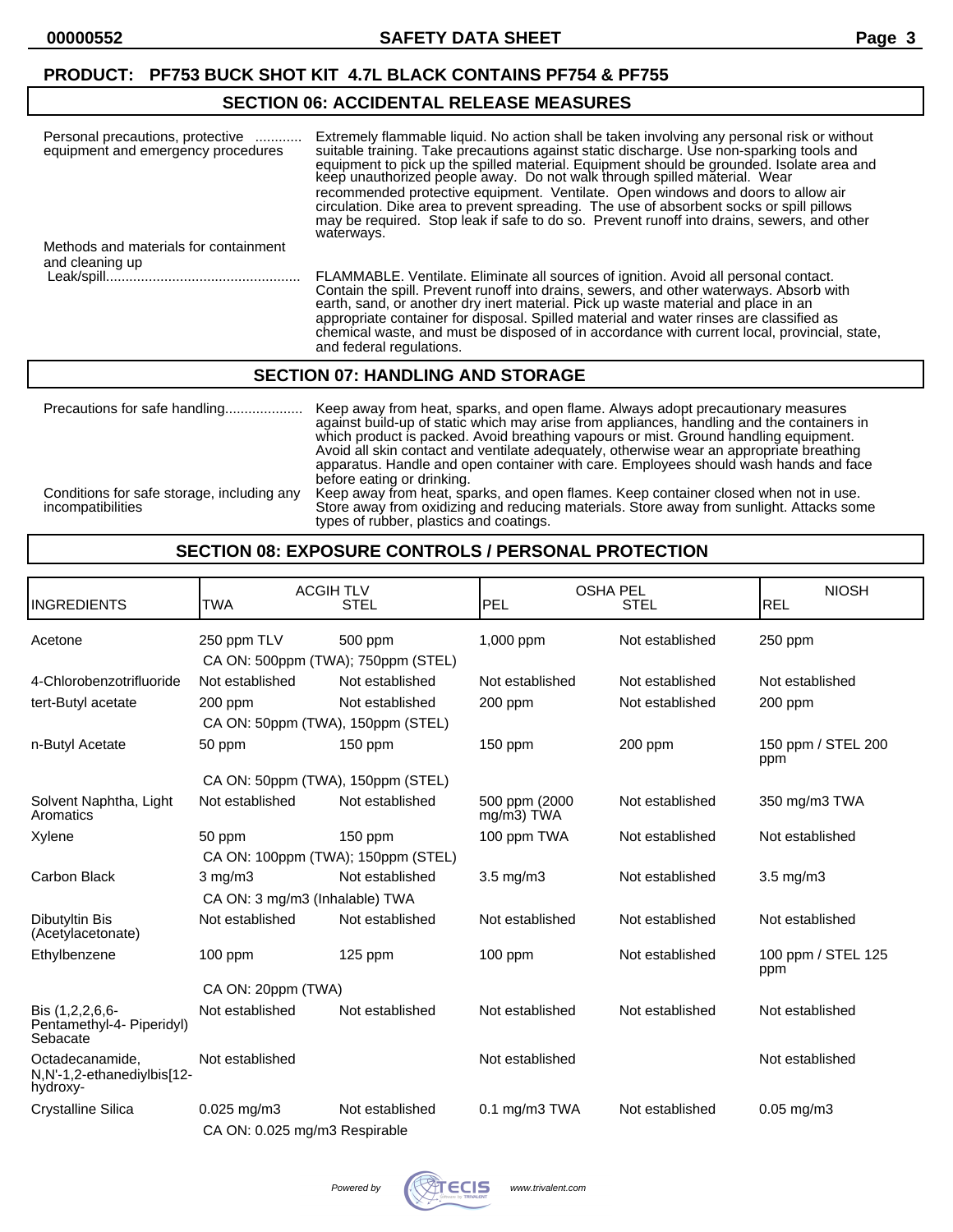#### **SECTION 08: EXPOSURE CONTROLS / PERSONAL PROTECTION**

| Appropriate engineering controls | Provide natural or mechanical ventilation to control exposure levels below airborne<br>exposure limits. Local mechanical exhaust ventilation should be used at sources of air<br>contamination, such as open process equipment, or during purging operations, to capture gases and fumes that may be emitted. Standard reference sources regarding industrial<br>ventilation (ie. ACGIH industrial ventilation) should be consulted for guidance about<br>adequate ventilation. Explosion-proof exhaust ventilation. |
|----------------------------------|----------------------------------------------------------------------------------------------------------------------------------------------------------------------------------------------------------------------------------------------------------------------------------------------------------------------------------------------------------------------------------------------------------------------------------------------------------------------------------------------------------------------|
| Personal Protective Equipment    |                                                                                                                                                                                                                                                                                                                                                                                                                                                                                                                      |
|                                  | Chemical safety goggles. Chemical safety goggles and full faceshield if splash hazard<br>exists.                                                                                                                                                                                                                                                                                                                                                                                                                     |
|                                  | Wear skin protection equipment. The selection of skin protection equipment depends on<br>the nature of the work to be performed. In the case of mixtures, consisting of several<br>substances, the protection time of the gloves cannot be accurately estimated. Contact<br>glove supplier for recommendations.                                                                                                                                                                                                      |
|                                  | Wear adequate protective clothes.                                                                                                                                                                                                                                                                                                                                                                                                                                                                                    |
|                                  | Safety boots per local regulations.                                                                                                                                                                                                                                                                                                                                                                                                                                                                                  |
|                                  | Local exhaust ventilation is recommended. Wear an appropriate, properly fitted respirator<br>when contaminant levels exceed the recommended exposure limits.                                                                                                                                                                                                                                                                                                                                                         |
|                                  | Emergency showers and eye wash stations should be available. Employees should wash                                                                                                                                                                                                                                                                                                                                                                                                                                   |
|                                  | their hands and face before eating, drinking, or using tobacco products.                                                                                                                                                                                                                                                                                                                                                                                                                                             |

#### **SECTION 09: PHYSICAL AND CHEMICAL PROPERTIES**

| Appearance/Physical state                      | Liauid.<br>Black.                                   |
|------------------------------------------------|-----------------------------------------------------|
|                                                | Characteristic odour.                               |
| Odour threshold (ppm)                          | Not available.                                      |
| Melting / Freezing point (deg C)               | Not applicable.<br>$< 0 °C$ .                       |
| Initial boiling point / boiling range (deg C). | $>$ 56 °C. (acetone).                               |
| Flash point (deg C), method                    | -18°C. (estimate; lowest flash point ingredient).   |
| Flammability (solids and gases)                | Not available.<br>Not applicable. Flammable liquid. |
| Upper flammable limit (% vol)                  | 12.6.                                               |
| Lower flammable limit (% vol)                  | 0.7.                                                |
| Vapour pressure (mm Hg)                        | Not available.<br>$>1$ .                            |
| Relative Density (Specific Gravity)            | 1.199.                                              |
|                                                | 10.01.                                              |
| Partition coefficient - n-octanol/water        | Not available.<br>Not available.                    |
| Auto ignition temperature (deg C)              | >200. (estimate).                                   |
| Decomposition temperature                      | Not available.                                      |
|                                                | 16000 cPs. Spindle #6 @20 rpm.                      |
|                                                | 1.56 lbs/USG; 186.9 g/L.                            |

#### **SECTION 10: STABILITY AND REACTIVITY**

| Possibility of hazardous reactions<br>Conditions to avoid, including static<br>discharge, shock or vibration | Product is stable; hazardous polymerization will not occur.<br>Stable at normal temperatures and pressures.<br>Will not occur under normal temperature and pressure.<br>Avoid heat, spark, open flames. Electrostatic charge. |
|--------------------------------------------------------------------------------------------------------------|-------------------------------------------------------------------------------------------------------------------------------------------------------------------------------------------------------------------------------|
|                                                                                                              | Strong oxidizing agents. Reducing agents. Ammonia. Aldehydes. Acids. Alkalies. Nitrates.                                                                                                                                      |
|                                                                                                              | Plastics. Acetone may ignite or react violently with strong oxidizing agents, such as<br>chromic acid, chromium trioxide, chromyl chloride, hot nitric acid, potassium permanganate<br>(in an alkaline medium), or peroxides. |
| Hazardous decomposition products                                                                             | No hazardous decomposition products when stored and handled correctly. See                                                                                                                                                    |
|                                                                                                              | hazardous combustion products section 5.                                                                                                                                                                                      |

# **SECTION 11: TOXICOLOGICAL INFORMATION**

| <b>INGREDIENTS</b>       | <b>LC50</b>                | ILD50                                                     |
|--------------------------|----------------------------|-----------------------------------------------------------|
| Acetone                  | 50,100 mg/m3 8 hours, rat  | 5,800 mg/kg (rat oral)                                    |
| 4-Chlorobenzotrifluoride | 4479 ppm                   | >6,800 mg/kg (rat oral);<br>>2,700 mg/kg (rabbit dermal)  |
| tert-Butyl acetate       | $>2,230$ mg/m3 4 hours rat | 4,100 mg/kg (rat, oral);<br>>2,000 mg/kg (rabbit, dermal) |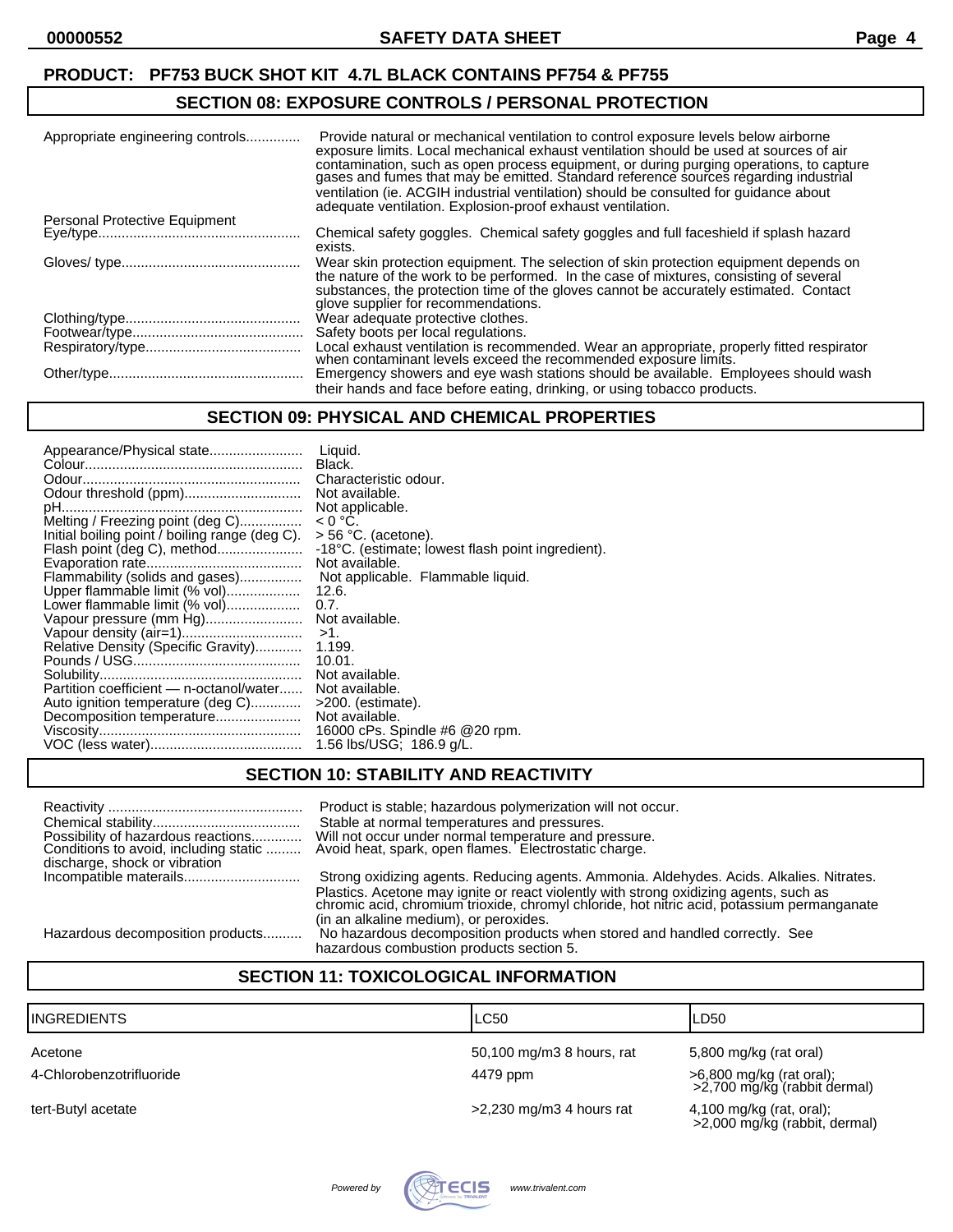#### **SECTION 11: TOXICOLOGICAL INFORMATION**

| <b>INGREDIENTS</b>                                                                                             |                                                                                                                                                                                                                                                                                                                                                                                                                                                                                                                                                                                                                                                                                                                                                                                                                                                                                                                                                                                                                                                                                                                                                                                                                                                                                                      | LC50                                                                                                                                                                                                                                                                                                                                                                                                                                                                                                                                                                                                                                                                                                                                                                                                                                                                                                            |  | LD50                                                                                          |
|----------------------------------------------------------------------------------------------------------------|------------------------------------------------------------------------------------------------------------------------------------------------------------------------------------------------------------------------------------------------------------------------------------------------------------------------------------------------------------------------------------------------------------------------------------------------------------------------------------------------------------------------------------------------------------------------------------------------------------------------------------------------------------------------------------------------------------------------------------------------------------------------------------------------------------------------------------------------------------------------------------------------------------------------------------------------------------------------------------------------------------------------------------------------------------------------------------------------------------------------------------------------------------------------------------------------------------------------------------------------------------------------------------------------------|-----------------------------------------------------------------------------------------------------------------------------------------------------------------------------------------------------------------------------------------------------------------------------------------------------------------------------------------------------------------------------------------------------------------------------------------------------------------------------------------------------------------------------------------------------------------------------------------------------------------------------------------------------------------------------------------------------------------------------------------------------------------------------------------------------------------------------------------------------------------------------------------------------------------|--|-----------------------------------------------------------------------------------------------|
| n-Butyl Acetate                                                                                                |                                                                                                                                                                                                                                                                                                                                                                                                                                                                                                                                                                                                                                                                                                                                                                                                                                                                                                                                                                                                                                                                                                                                                                                                                                                                                                      | >33 mg/L vapour,<br>5.2 mg/L<br>(rat) dust/mist                                                                                                                                                                                                                                                                                                                                                                                                                                                                                                                                                                                                                                                                                                                                                                                                                                                                 |  | 10760 mg/kg (rat, oral)<br>14112 mg/kg (rabbit, dermal)                                       |
| Solvent Naphtha, Light Aromatics                                                                               |                                                                                                                                                                                                                                                                                                                                                                                                                                                                                                                                                                                                                                                                                                                                                                                                                                                                                                                                                                                                                                                                                                                                                                                                                                                                                                      | 5.2 mg/L 4 hours, rat 3400 ppm 4 > 5,000 mg/kg rat oral > 2,000<br>hours, rat                                                                                                                                                                                                                                                                                                                                                                                                                                                                                                                                                                                                                                                                                                                                                                                                                                   |  | mg/kg rabbit dermal                                                                           |
| Xylene                                                                                                         |                                                                                                                                                                                                                                                                                                                                                                                                                                                                                                                                                                                                                                                                                                                                                                                                                                                                                                                                                                                                                                                                                                                                                                                                                                                                                                      | 6350 ppm 4 hours rat                                                                                                                                                                                                                                                                                                                                                                                                                                                                                                                                                                                                                                                                                                                                                                                                                                                                                            |  | >3523 mg/kg rat oral                                                                          |
| <b>Carbon Black</b>                                                                                            |                                                                                                                                                                                                                                                                                                                                                                                                                                                                                                                                                                                                                                                                                                                                                                                                                                                                                                                                                                                                                                                                                                                                                                                                                                                                                                      | Not available                                                                                                                                                                                                                                                                                                                                                                                                                                                                                                                                                                                                                                                                                                                                                                                                                                                                                                   |  | >10,000 mg/kg oral rat<br>3,000 mg/kg dermal rabbit                                           |
| Dibutyltin Bis (Acetylacetonate)                                                                               |                                                                                                                                                                                                                                                                                                                                                                                                                                                                                                                                                                                                                                                                                                                                                                                                                                                                                                                                                                                                                                                                                                                                                                                                                                                                                                      | Not Available                                                                                                                                                                                                                                                                                                                                                                                                                                                                                                                                                                                                                                                                                                                                                                                                                                                                                                   |  | 1864 mg/kg (oral, rat)                                                                        |
| Ethylbenzene                                                                                                   |                                                                                                                                                                                                                                                                                                                                                                                                                                                                                                                                                                                                                                                                                                                                                                                                                                                                                                                                                                                                                                                                                                                                                                                                                                                                                                      | No data                                                                                                                                                                                                                                                                                                                                                                                                                                                                                                                                                                                                                                                                                                                                                                                                                                                                                                         |  | 3,500 mg/kg rat oral<br>17,800 mg/kg rabbit dermal                                            |
| Bis (1,2,2,6,6- Pentamethyl-4- Piperidyl) Sebacate                                                             |                                                                                                                                                                                                                                                                                                                                                                                                                                                                                                                                                                                                                                                                                                                                                                                                                                                                                                                                                                                                                                                                                                                                                                                                                                                                                                      | Not Available                                                                                                                                                                                                                                                                                                                                                                                                                                                                                                                                                                                                                                                                                                                                                                                                                                                                                                   |  | 2369-3920 mg/kg (oral rat),<br>>2000 mg/kg (dermal rabbit)                                    |
| Octadecanamide, N,N'-1,2-ethanediylbis[12-hydroxy-                                                             |                                                                                                                                                                                                                                                                                                                                                                                                                                                                                                                                                                                                                                                                                                                                                                                                                                                                                                                                                                                                                                                                                                                                                                                                                                                                                                      | Not determined                                                                                                                                                                                                                                                                                                                                                                                                                                                                                                                                                                                                                                                                                                                                                                                                                                                                                                  |  | Not determined                                                                                |
| <b>Crystalline Silica</b>                                                                                      |                                                                                                                                                                                                                                                                                                                                                                                                                                                                                                                                                                                                                                                                                                                                                                                                                                                                                                                                                                                                                                                                                                                                                                                                                                                                                                      | Not available                                                                                                                                                                                                                                                                                                                                                                                                                                                                                                                                                                                                                                                                                                                                                                                                                                                                                                   |  | >22,500 mg/kg oral rat                                                                        |
| Symptoms related to the physical, chemical<br>and toxicological characteristics<br>Effects of chronic exposure | harmful or fatal.                                                                                                                                                                                                                                                                                                                                                                                                                                                                                                                                                                                                                                                                                                                                                                                                                                                                                                                                                                                                                                                                                                                                                                                                                                                                                    | The aromatic hydrocarbon solvents in this product can be irritating to the eyes, nose and<br>throat. In high concentration, they may cause central nervous system depression and<br>narcosis characterized by nausea, lightheadedness and dizziness from overexposure by<br>inhalation. Can cause moderate skin irritation, defatting and dermatitis.<br>and itching of eyes, dryness of the throat and tightness in the chest. Breathing of high<br>vapour concentrations may cause anesthetic effects and serious health effects.<br>Breathing high concentrations of vapour may cause anesthetic effects and serious health<br>effects. Intentional misuse by deliberately concentrating and inhaling this product may be<br>Chronic exposure to organic solvent vapors have been associated with various neurotoxic<br>effects including permanent brain and/or nervous system damage, kidney, liver, blood |  | Solvent vapours may be irritating to the eyes, nose and throat, resulting in redness, burning |
| Sensitizing capability of material<br>Carcinogenicity of material<br>Specific Target Organ Toxicity            | damage and reproductive effects among women. Symptoms may include nausea,<br>vomiting, abdominal pain, headache, impaired memory, loss of coordination, insomnia and<br>breathing difficulties. Excessive inhalation of vapours can cause respiratory irritation,<br>dizziness, headache, nausea and asphyxiation.<br>May be harmful or fatal if swallowed. Aspiration of material into lungs can cause chemical<br>pneumonitis which can be fatal.<br>May cause sensitization by skin contact. Ethylbenzene is a possible skin sensitizer.<br>IARC has classified Carbon Black as "Group 2B", possibly carcinogenic to humans, based<br>on laboratory animal inhalation studies. Ethylbenzene is classified as an A3 known animal<br>carcinogen. Quartz (Crystalline Silica) is listed by IARC in Group 1 as a carcinogen.<br>High level exposure to Xylene in some animal studies have been reported to cause health<br>effects on the developing embryo/fetus. The relevance of this to humans is not known.<br>Dibutyltin bis(acetylacetonate); May cause adverse effects.<br>Dibutyltin Bis (Acetylacetonate): Suspected of causing genetic defects.<br>May cause drowsiness or dizziness. May cause respiratory irritation. Causes damage to<br>organs through prolonged or repeated exposure. |                                                                                                                                                                                                                                                                                                                                                                                                                                                                                                                                                                                                                                                                                                                                                                                                                                                                                                                 |  |                                                                                               |

#### **SECTION 12: ECOLOGICAL INFORMATION**

| Persistence and degradability |
|-------------------------------|
|                               |
|                               |

Product data not available. Product data not available. Product data not available. Moduct data not available. Do not allow to enter waters, waste water or soil.

#### **SECTION 13: DISPOSAL CONSIDERATIONS**

Information on safe handling for disposal .<br>and methods of disposal, including any<br>contaminated packaging

Information on safe handling for disposal . Dispose of waste in accordance with all applicable Federal, Provincial/State and local and methods of disposal, including any regulations. Empty containers must be handled with care due to product residue.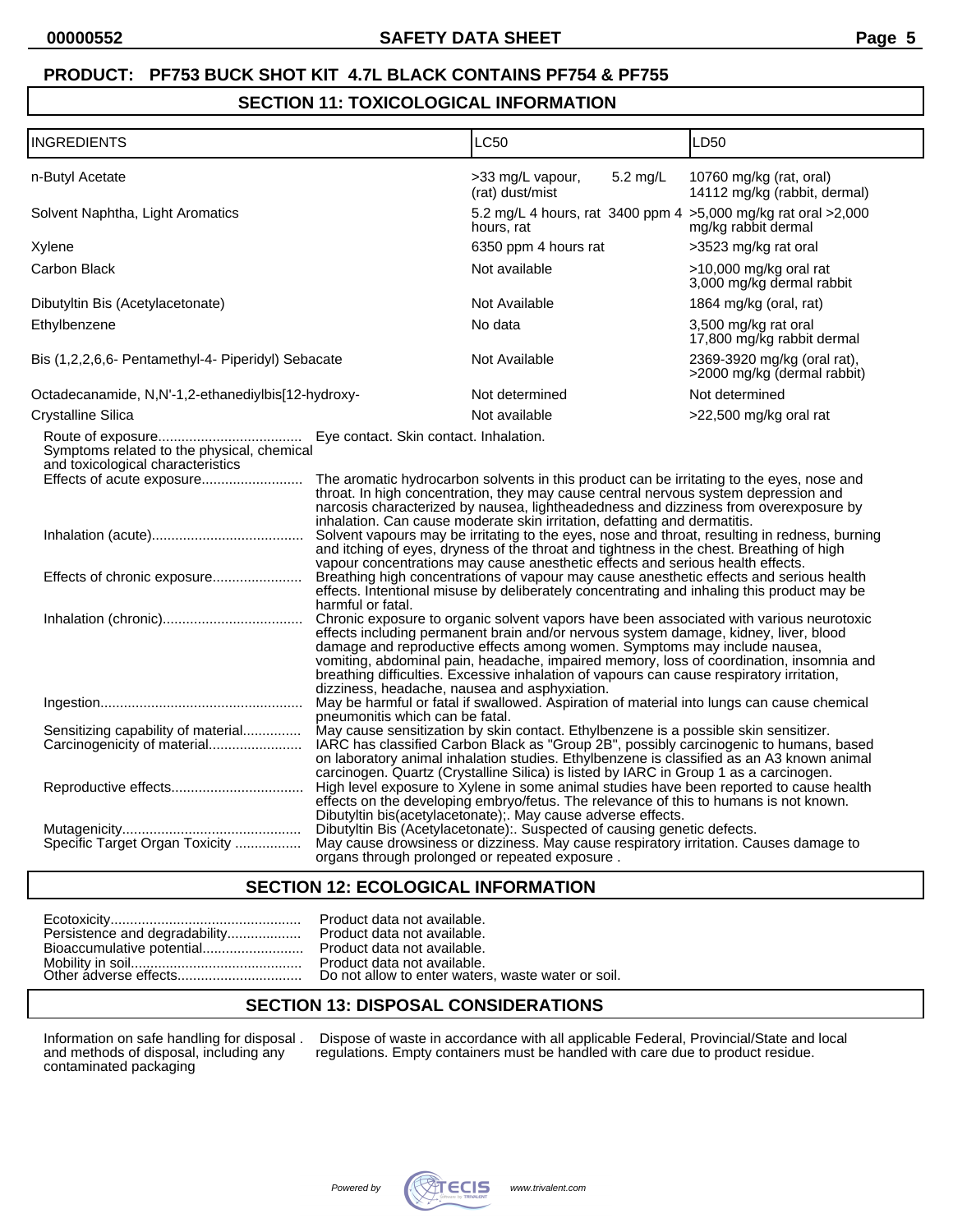#### **SECTION 14: TRANSPORT INFORMATION**

|                              | limited quantity exemption when packaged in containers less than 5 Litres.                                                                                       |
|------------------------------|------------------------------------------------------------------------------------------------------------------------------------------------------------------|
| IATA Classification (Air)    | UN1139 - COATING SOLUTION - Class 3 - Packing Group II. Limited Quantity. Do not<br>ship by air without checking appropriate IATA regulations.                   |
| IMDG Classification (Marine) | UN1139 - COATING SOLUTION - Class 3 - Packing Group II - EmS: F-E S-E. Limited Quantity. Check IMDG regulations for limited quantity exemptions.                 |
|                              | Potential marine pollutant.                                                                                                                                      |
|                              | In accordance with Part 2.2.1 of the Transportation of Dangerous Goods Regulations (July<br>2, 2014) - we certify that classification of this product is correct |

#### **SECTION 15: REGULATORY INFORMATION**

| <b>SARA Title III</b>                             | Contains ingredient(s) not on the DSL.<br>All components are either listed or exempt from the TSCA<br>This product is considered hazardous under the OSHA Hazard Communication Standard.                                                                                                                                                                                                                                                                                                                                                 |
|---------------------------------------------------|------------------------------------------------------------------------------------------------------------------------------------------------------------------------------------------------------------------------------------------------------------------------------------------------------------------------------------------------------------------------------------------------------------------------------------------------------------------------------------------------------------------------------------------|
| Section 302 - extremely hazardous                 | None.                                                                                                                                                                                                                                                                                                                                                                                                                                                                                                                                    |
| substances<br>Section 311/312 - hazard categories | Immediate health, delayed health, fire hazard.<br>Ethylbenzene. Xylene.                                                                                                                                                                                                                                                                                                                                                                                                                                                                  |
| EPA hazardous air pollutants (HAPS)<br>40CFR63    | Ethylbenzene. Toluene. Xylene.                                                                                                                                                                                                                                                                                                                                                                                                                                                                                                           |
|                                                   | ***! WARNING: This product can expose you to chemicals including [see below], which<br>are known to the State of California to cause birth defects or other reproductive harm.<br>(Toluene). ***! WARNING: This product can expose you to chemicals including [see<br>below], which are known to the State of California to cause cancer. (Carbon black -<br>airborne, unbound particles of respirable size). (Ethyl benzene). (Silica, crystalline<br>(airborne particles of respirable size). For more information, go to<br>$R = 111$ |

www.P65Warnings.ca.gov.

#### **SECTION 16: OTHER INFORMATION**

Telephone number:................................... (800) 387-7981. Date of the latest revision of the safety .. 2021-01-29 data sheet

Prepared by: ............................................. REGULATORY AFFAIRS. Trivalent Data Systems Ltd. www.trivalent.com.

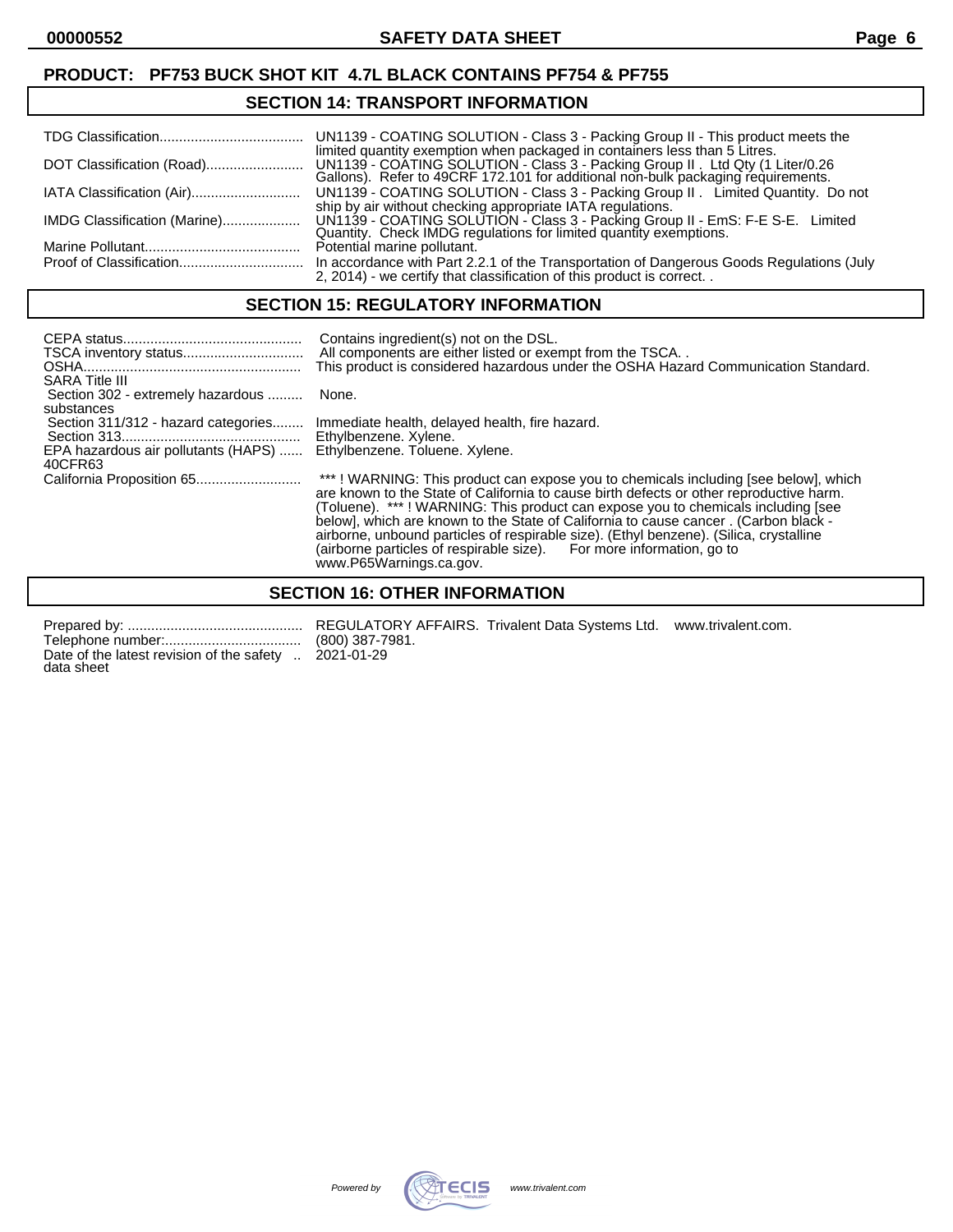**PI** 

#### **00000551 SAFETY DATA SHEET Page 1**

Pro Form Products Ltd. 604 McGeachie Drive Milton, Ontario, L9T 3Y5 Canada 905-878-4990

# **PRODUCT: PF753 BUCK SHOT TRUCK BED COATING KIT- CONTAINS PF755**

**FORM** 

#### **SECTION 01: IDENTIFICATION**

|                                                | Pro Form Products Ltd.<br>604 McGeachie Drive<br>Milton, Ontario L9T3Y5<br>Tel (905) 878-4990 Fax (905) 878-1189              |
|------------------------------------------------|-------------------------------------------------------------------------------------------------------------------------------|
|                                                | PF753 BUCK SHOT TRUCK BED COATING KIT- CONTAINS PF755                                                                         |
| Recommended use and restrictions on  Coatings. |                                                                                                                               |
| use                                            |                                                                                                                               |
|                                                |                                                                                                                               |
|                                                |                                                                                                                               |
|                                                | H: $2^*$ F: 4 R: 0.                                                                                                           |
|                                                | For transportation emergencies (in Canada) call CANUTEC 1-888-226-8832 (CAN-UTEC);                                            |
|                                                | IN THE UNITED STATES CALL CHEMTREC 1-800-424-9300.<br>** For medical emergencies contact your local poison control centre **. |

#### **SECTION 02: HAZARD IDENTIFICATION**



| DANGER.<br>Flammable Liquid 2. Skin Sensitizer — Category 1. Acute Toxicity (Inhalation) —<br>Category 4. Specific Target Organ Toxicity — Single Exposure — Category 3. (narcotic                                                                                                                                                                                                                                                                                                                                                                                                                   |
|------------------------------------------------------------------------------------------------------------------------------------------------------------------------------------------------------------------------------------------------------------------------------------------------------------------------------------------------------------------------------------------------------------------------------------------------------------------------------------------------------------------------------------------------------------------------------------------------------|
| effects). (respiratory system).<br>H225 Highly flammable liquid and vapour. H317 May cause an allergic skin reaction. H332<br>Harmful if inhaled. H335 May cause respiratory irritation. H336 May cause drowsiness or                                                                                                                                                                                                                                                                                                                                                                                |
| dizziness.<br>P210 Keep away from heat, sparks, open flames and hot surfaces. No smoking. P233<br>Keep container tightly closed. P240 Ground and bond container and receiving equipment.<br>P241 Use explosion proof equipment. P242 Use only non-sparking tools. P243 Take<br>precautionary measures against static discharge. P261 Avoid breathing mists, vapours and<br>sprays. P271 Use only outdoors or in a well ventilated area. P272 Contaminated work<br>clothing should not be allowed out of the workplace. P280 Wear protective gloves and eye<br>protection.                            |
| P370 + P378 In case of fire - use dry chemical powder, CO2 or foam to extinguish. P303 +<br>P361 + P353 If on skin or in hair: take off all contaminated clothing immediately. Rinse<br>thoroughly with water and use safety shower . P302 + P352 - If on skin: wash with plenty of<br>water. P362 + P364 - Take off contaminated clothing and wash before reuse. P333 + P313<br>If skin irritation or rash occurs, get medical advice/attention. P304 + P340 - If inhaled<br>remove person to fresh air and keep comfortable for breathing. P312 Call a POISON<br>CENTER/doctor if you feel unwell. |
| P233 Keep container tightly closed. P403 + P235 Store in well ventilated area. Keep cool.<br>P405 Store locked up.                                                                                                                                                                                                                                                                                                                                                                                                                                                                                   |
| P501 Dispose all unused, waste or empty containers in accordance with local regulations.<br>This product mixture has been classified based on its ingredients.                                                                                                                                                                                                                                                                                                                                                                                                                                       |

#### **SECTION 03: COMPOSITION / INFORMATION ON INGREDIENTS**

| ICHEMICAL NAME AND SYNONYMS | CAS#       | IWT. % |
|-----------------------------|------------|--------|
| tert-Butyl acetate          | 540-88-5   | 40-70  |
| Homopolymer of HDI          | 28182-81-2 | 15-40  |

<<The actual concentration(s) withheld as a trade secret>> .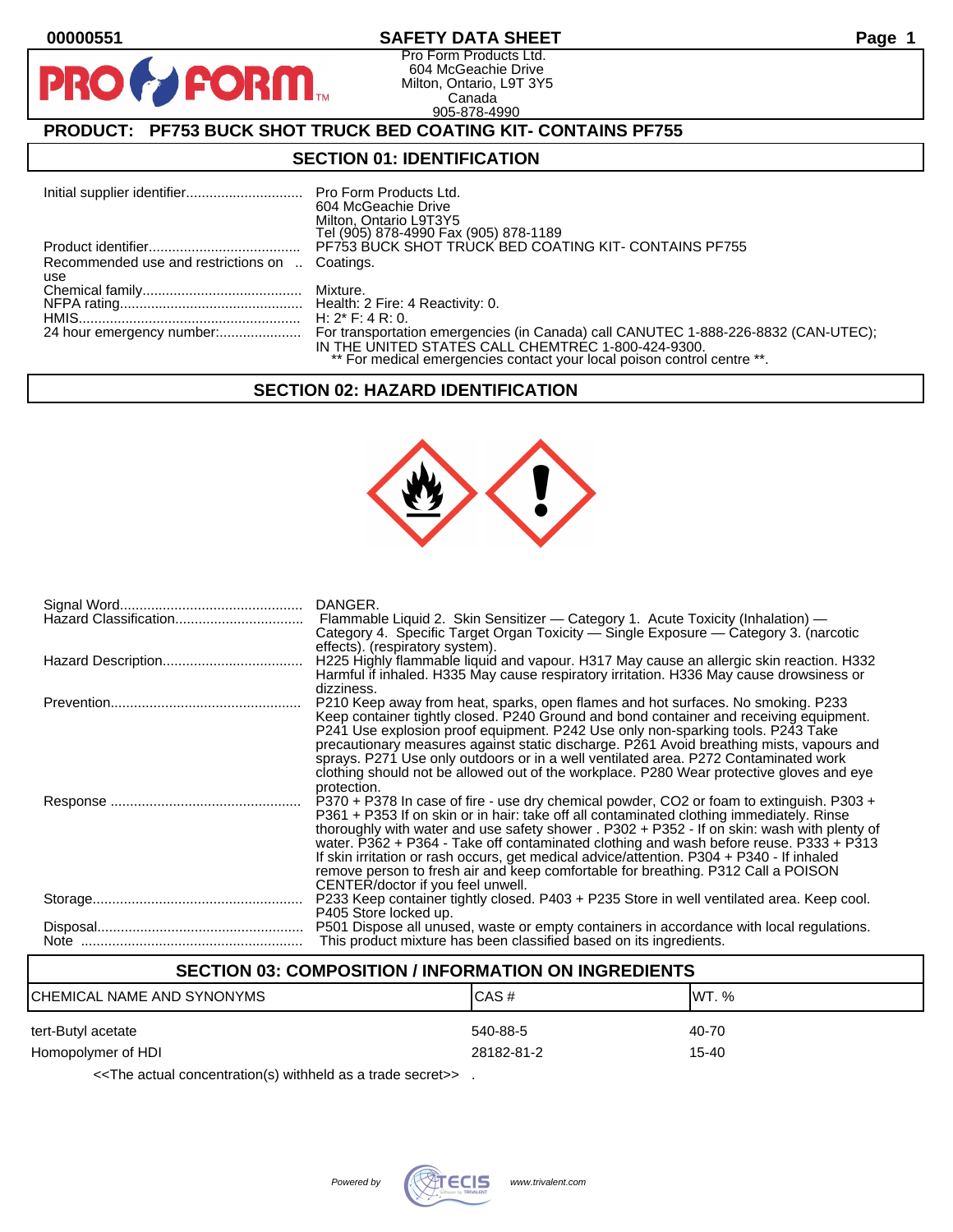#### **PRODUCT: PF753 BUCK SHOT TRUCK BED COATING KIT- CONTAINS PF755**

#### **SECTION 04: FIRST-AID MEASURES**

|                                                                  | Immediately remove all contaminated clothing, flush skin with water for at least 15 minutes.<br>Wash clothing before reuse. If irritation persists, seek medical attention.                                                                                                                                                                                                                                                                                                 |
|------------------------------------------------------------------|-----------------------------------------------------------------------------------------------------------------------------------------------------------------------------------------------------------------------------------------------------------------------------------------------------------------------------------------------------------------------------------------------------------------------------------------------------------------------------|
|                                                                  | In case of contact, immediately flush eyes, keeping eyelids open, with plenty of water for at<br>least 15 minutes. Check for and remove any contact lenses, if safe and easy to do so.                                                                                                                                                                                                                                                                                      |
|                                                                  | If inhaled, remove to fresh air. If not breathing, give artificial respiration. If breathing is<br>difficult, give oxygen, obtain medical attention.                                                                                                                                                                                                                                                                                                                        |
|                                                                  | Immediately call a physician. Drink plenty of water. Never give anything by mouth to an<br>unconscious person. This product could cause chemical pheumonitis through aspiration of<br>the product into the lungs following accidental ingestion. If spontaneous vomiting occurs                                                                                                                                                                                             |
| Most important symptoms and effects,<br>whether acute or delayed | have victim lean forward with head down to prevent aspiration of fluid into the lungs.<br>May cause eye irritation. May cause mild skin irritation. Can cause skin sensitization. Can<br>cause central nervous system depression. High vapour concentrations may be irritating to<br>the respiratory tract. Vapors have a narcotic effect and may cause headache, fatigue,<br>dizziness and nausea. Symptoms may include abdominal pain, nausea, vomiting, and<br>diarrhea. |
|                                                                  | In the event of an incident involving this product ensure that medical authorities are provided a copy of this safety data sheet. An individual having a skin or pulmonary<br>sensitization reaction to this material should be removed from exposure to any isocyanate.<br>In all cases, if irritation persists seek medical attention.                                                                                                                                    |

#### **SECTION 05: FIRE-FIGHTING MEASURES**

| Suitable and unsuitable extinguishing                             | Carbon dioxide, dry chemical, foam. In cases of larger fires, water spray should be used.                                                                                                                                                                                                                                     |
|-------------------------------------------------------------------|-------------------------------------------------------------------------------------------------------------------------------------------------------------------------------------------------------------------------------------------------------------------------------------------------------------------------------|
| media                                                             | Do not use water in a jet.                                                                                                                                                                                                                                                                                                    |
| Specific hazards arising from the                                 | Toxic vapours may be evolved upon exposure to heat or open flame. Thermal                                                                                                                                                                                                                                                     |
| hazardous product, such as the nature of                          | decomposition products are toxic. May include:. Oxides of carbon (CO, CO2). Oxides of                                                                                                                                                                                                                                         |
| any hazardous combustion products                                 | nitrogen. Hydrogen cyanide. Isocyanates. Isocyanic acid. Under hot acidic conditions:.<br>Isobutylene. Acetic acid.                                                                                                                                                                                                           |
| Special protective equipment and<br>precautions for fire-fighters | Firefighter should be equipped with self-contained breathing apparatus and full protective<br>clothing to protect against potentially toxic and irritating fumes. Move containers from fire<br>area if this can be done without risk. Keep run-off water from entering sewers and other<br>waterways. Dike for water control. |

#### **SECTION 06: ACCIDENTAL RELEASE MEASURES**

| Personal precautions, protective<br>equipment and emergency procedures | No action shall be taken involving any personal risk or without suitable training. Isolate area<br>and keep unauthorized people away. Do not walk through spilled material. Wear<br>recommended protective equipment. Ventilate. Open windows and doors to allow air<br>circulation. Dike area to prevent spreading. The use of absorbent socks or spill pillows<br>may be required. Stop leak if safe to do so. Prevent runoff into drains, sewers, and other<br>waterways. Take precautions against static discharge. Use non-sparking tools and<br>equipment to pick up the spilled material.                                                               |
|------------------------------------------------------------------------|----------------------------------------------------------------------------------------------------------------------------------------------------------------------------------------------------------------------------------------------------------------------------------------------------------------------------------------------------------------------------------------------------------------------------------------------------------------------------------------------------------------------------------------------------------------------------------------------------------------------------------------------------------------|
| Methods and materials for containment<br>and cleaning up               |                                                                                                                                                                                                                                                                                                                                                                                                                                                                                                                                                                                                                                                                |
|                                                                        | Evacuate all non-essential personnel. Avoid breathing vapours and skin contact. Remove<br>sources of ignition if combustible or flammable vapours may be present and ventilate area.<br>Dike area to prevent spreading. Prevent runoff into drains, sewers, and other waterways.<br>Absorb residual material with sand, or other absorbent material. Shovel into suitable<br>unsealed containers, transport to well-ventilated area (outside) and treat with neutralizing<br>solution: mixture of water (80%) with non-ionic surfactant Tergitol TMN-10 (20%); or water<br>(90%), concentrated ammonia (3-8%) and detergent (2%). Allow to stand for 72 hours. |

#### **SECTION 07: HANDLING AND STORAGE**

| Precautions for safe handling                                   | This product must be manipulated by qualified personnel. Keep away from heat, sparks,<br>and open flame. Always adopt precautionary measures against build-up of static which<br>may arise from appliances, handling and the containers in which product is packed. Avoid<br>skin and eye contact. Avoid prolonged or repeated skin contact. Avoid breathing vapours or<br>mist. Use adequate ventilation. Handle and open container with care. Employees should<br>wash hands and face before eating or drinking. Warning properties (irritation of the eyes,<br>nose and throat or odour) are not adequate to prevent chronic overexposure from<br>inhalation. |
|-----------------------------------------------------------------|------------------------------------------------------------------------------------------------------------------------------------------------------------------------------------------------------------------------------------------------------------------------------------------------------------------------------------------------------------------------------------------------------------------------------------------------------------------------------------------------------------------------------------------------------------------------------------------------------------------------------------------------------------------|
| Conditions for safe storage, including any<br>incompatibilities | Store in tightly closed containers to prevent moisture contamination. Attacks some types of<br>rubber, plastics and coatings. Avoid: Water, Amines, Strong bases, Alcohols, Copper<br>alloys. Do not store above 50 deg C.                                                                                                                                                                                                                                                                                                                                                                                                                                       |



Decontaminate floor with decontaminate solution letting stand for at least 15 minutes.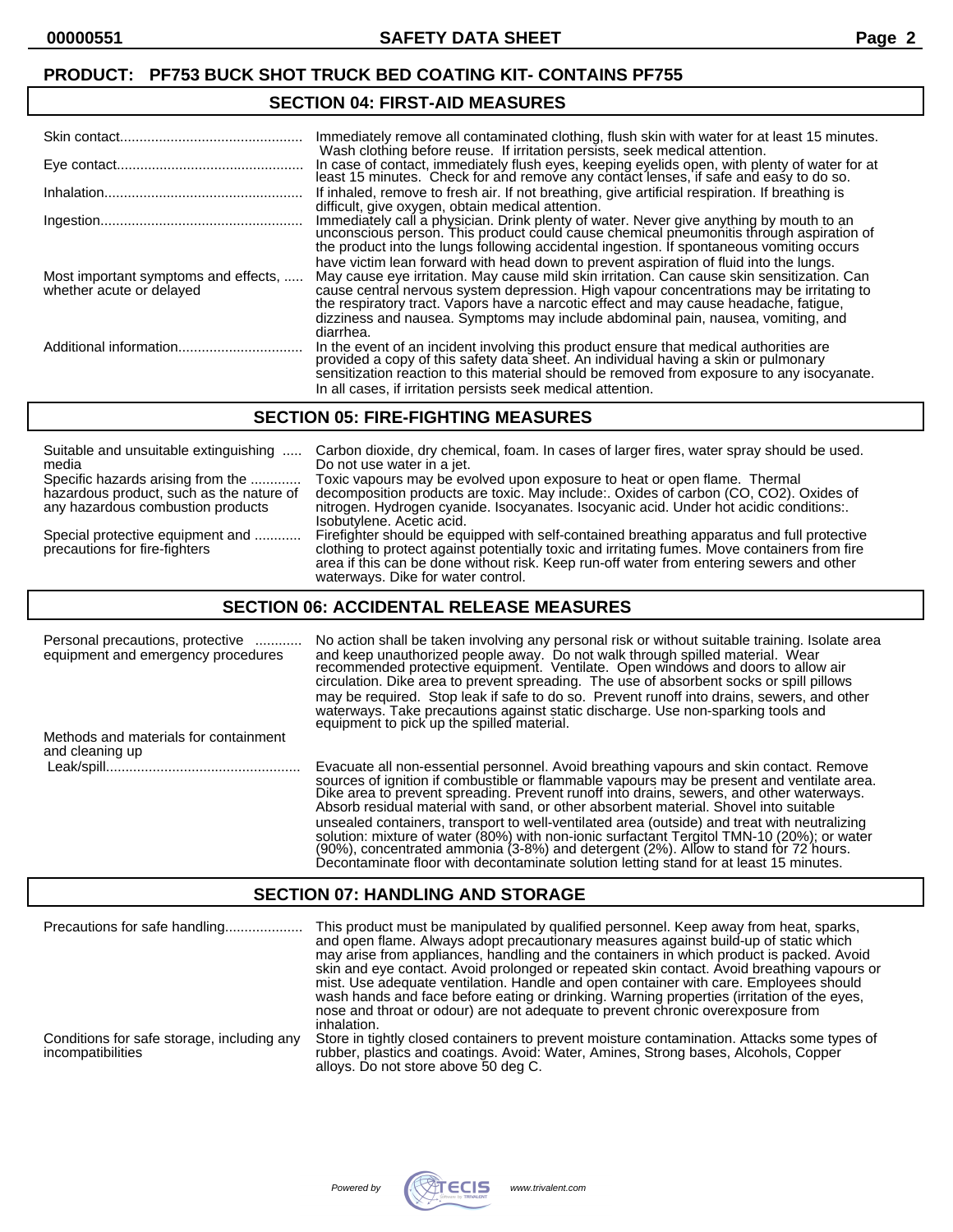# **PRODUCT: PF753 BUCK SHOT TRUCK BED COATING KIT- CONTAINS PF755**

#### **SECTION 08: EXPOSURE CONTROLS / PERSONAL PROTECTION**

| IINGREDIENTS                     | TWA                         | <b>ACGIH TLV</b><br>STEL                                                                                                                                                                                                                                                                                                         | <b>PEL</b>       | OSHA PEL<br>STEL                                                                                                                                                | <b>NIOSH</b><br>IREL |
|----------------------------------|-----------------------------|----------------------------------------------------------------------------------------------------------------------------------------------------------------------------------------------------------------------------------------------------------------------------------------------------------------------------------|------------------|-----------------------------------------------------------------------------------------------------------------------------------------------------------------|----------------------|
| tert-Butyl acetate               | 200 ppm                     | Not established                                                                                                                                                                                                                                                                                                                  | 200 ppm          | Not established                                                                                                                                                 | $200$ ppm            |
|                                  |                             | CA ON: 50ppm (TWA), 150ppm (STEL)                                                                                                                                                                                                                                                                                                |                  |                                                                                                                                                                 |                      |
| Homopolymer of HDI               | $5 \text{ mg/m}$ 3          | Not established                                                                                                                                                                                                                                                                                                                  | $5 \text{ mg/m}$ | Not established                                                                                                                                                 | $5 \text{ mg/m}$ 3   |
|                                  | Supplier: 0.5 mg/m3 (TWA)   |                                                                                                                                                                                                                                                                                                                                  |                  |                                                                                                                                                                 |                      |
| Appropriate engineering controls |                             |                                                                                                                                                                                                                                                                                                                                  |                  | Local exhaust at points of emission. Ventilation system must be designed vapor and                                                                              |                      |
| Personal Protective Equipment    |                             | explosion proof for handling solvent vapors.                                                                                                                                                                                                                                                                                     |                  |                                                                                                                                                                 |                      |
|                                  |                             | Wear skin protection equipment. The selection of skin protection equipment depends on<br>the nature of the work to be performed. The following gloves are recommended :. Butyl                                                                                                                                                   |                  |                                                                                                                                                                 |                      |
|                                  | working with this chemical. |                                                                                                                                                                                                                                                                                                                                  |                  | rubber gloves. Contact glove supplier for recommendations.<br>Splash proof chemical goggles or 8" face shield. Contact lenses should not be worn when           |                      |
|                                  |                             | Avoid breathing vapours. Whenever concentrations of isocyanates exceed the exposure<br>limit or are not known, respiratory protection must be worn. For operations where inhalation<br>exposure can occur, a NIOSH-approved respirator may be necessary. Use air-purifying<br>particulate / organic vapour cartridge respirator. |                  |                                                                                                                                                                 |                      |
|                                  |                             | Wear adequate protective clothes.<br>Safety boots per local regulations.                                                                                                                                                                                                                                                         |                  | Eyewash fountain. Emergency shower should be in close proximity. Employees should wash their hands and face before eating, drinking, or using tobacco products. |                      |

# **SECTION 09: PHYSICAL AND CHEMICAL PROPERTIES**

| Appearance/Physical state<br>Odour threshold (ppm)<br>Melting / Freezing point (deg C)<br>Initial boiling point / boiling range (deg C).<br>Flash point (deg C), method<br>Flammability (solids and gases)<br>Upper flammable limit (% vol)<br>Lower flammable limit (% vol)<br>Vapour pressure (mm Hg)<br>Vapour density (air=1)<br>Relative Density (Specific Gravity) | Liauid.<br>Light yellow.<br>Slight. Camphor-like.<br>Not available.<br>Not applicable.<br>$-20.$<br>$>98$ °C.<br>4 °C. (estimate; lowest flash point ingredient).<br>Not available.<br>Not applicable. Flammable liquid.<br>6.9.<br>1.2.<br>$< 41.5$ mmHq.<br>Not available.<br>0.952.<br>7.95. |
|--------------------------------------------------------------------------------------------------------------------------------------------------------------------------------------------------------------------------------------------------------------------------------------------------------------------------------------------------------------------------|-------------------------------------------------------------------------------------------------------------------------------------------------------------------------------------------------------------------------------------------------------------------------------------------------|
|                                                                                                                                                                                                                                                                                                                                                                          |                                                                                                                                                                                                                                                                                                 |
|                                                                                                                                                                                                                                                                                                                                                                          |                                                                                                                                                                                                                                                                                                 |
|                                                                                                                                                                                                                                                                                                                                                                          |                                                                                                                                                                                                                                                                                                 |
|                                                                                                                                                                                                                                                                                                                                                                          | Insoluble.                                                                                                                                                                                                                                                                                      |
| Partition coefficient - n-octanol/water<br>Auto ignition temperature (deg C)                                                                                                                                                                                                                                                                                             | Not available.<br>>460°C.                                                                                                                                                                                                                                                                       |
| Decomposition temperature                                                                                                                                                                                                                                                                                                                                                | Not available.                                                                                                                                                                                                                                                                                  |
|                                                                                                                                                                                                                                                                                                                                                                          | 14 sec Zahn #2.<br>0.0.                                                                                                                                                                                                                                                                         |
|                                                                                                                                                                                                                                                                                                                                                                          | 0.0.                                                                                                                                                                                                                                                                                            |

# **SECTION 10: STABILITY AND REACTIVITY**

|                                                                        | Contact with moisture, other materials that react with isocyanates, or temperatures above<br>177 C, may cause polymerization.                                                       |
|------------------------------------------------------------------------|-------------------------------------------------------------------------------------------------------------------------------------------------------------------------------------|
|                                                                        | Stable at normal temperatures and pressures.                                                                                                                                        |
| Possibility of hazardous reactions                                     | Contact with moisture or other materials that react with isocyanates may cause<br>polymerization. Temperatures above 177 C.                                                         |
| Conditions to avoid, including static<br>discharge, shock or vibration | Avoid heat, spark, open flames. Electrostatic charge.                                                                                                                               |
|                                                                        | Water, Amines, Strong bases, Alcohols, Copper alloys. Strong oxidizing agents. Acids.<br>Alkalies, Nitrates, Plastics.                                                              |
| Hazardous decomposition products                                       | No hazardous decomposition products when stored and handled correctly. Under hot<br>acidic conditions: Isobutylene and acetic acid. See hazardous combustion products<br>section 5. |

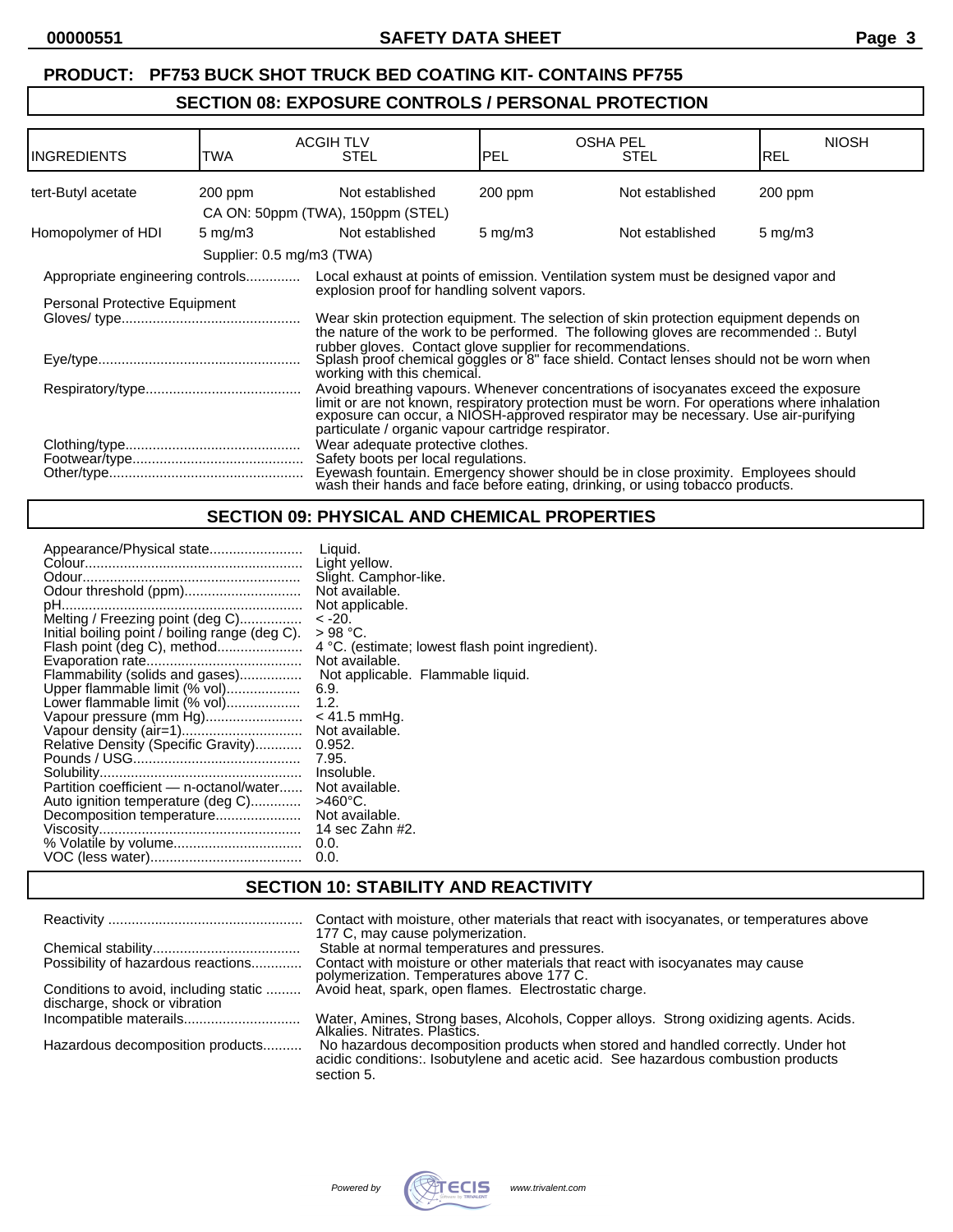# **PRODUCT: PF753 BUCK SHOT TRUCK BED COATING KIT- CONTAINS PF755**

#### **SECTION 11: TOXICOLOGICAL INFORMATION**

| <b>INGREDIENTS</b>                                                              |                                                                                                                                                                                                                         | <b>LC50</b>                                                                                                                                                                                                                                                                                                                                                                                                                                                                                                                                                                                                                                                                                                                                                                                                                      | LD50                                                           |
|---------------------------------------------------------------------------------|-------------------------------------------------------------------------------------------------------------------------------------------------------------------------------------------------------------------------|----------------------------------------------------------------------------------------------------------------------------------------------------------------------------------------------------------------------------------------------------------------------------------------------------------------------------------------------------------------------------------------------------------------------------------------------------------------------------------------------------------------------------------------------------------------------------------------------------------------------------------------------------------------------------------------------------------------------------------------------------------------------------------------------------------------------------------|----------------------------------------------------------------|
| tert-Butyl acetate                                                              |                                                                                                                                                                                                                         | $>2,230$ mg/m3 4 hours rat                                                                                                                                                                                                                                                                                                                                                                                                                                                                                                                                                                                                                                                                                                                                                                                                       | $4,100$ mg/kg (rat, oral);<br>>2,000 mg/kg (rabbit, dermal)    |
| Homopolymer of HDI                                                              |                                                                                                                                                                                                                         | 390-453 mg/m3 rat 4 hours                                                                                                                                                                                                                                                                                                                                                                                                                                                                                                                                                                                                                                                                                                                                                                                                        | $> 5,000$ mg/kg (rat, oral);<br>> 5,000 mg/kg (rabbit, dermal) |
| Symptoms related to the physical, chemical<br>and toxicological characteristics | Eye contact. Skin contact. Inhalation.                                                                                                                                                                                  |                                                                                                                                                                                                                                                                                                                                                                                                                                                                                                                                                                                                                                                                                                                                                                                                                                  |                                                                |
|                                                                                 |                                                                                                                                                                                                                         | May cause skin irritation. Can cause reddening, itching, and swelling. Persons previously sensitized can experience allergic reaction with symptoms of reddening, itching, swelling                                                                                                                                                                                                                                                                                                                                                                                                                                                                                                                                                                                                                                              |                                                                |
|                                                                                 | and rash. Prolonged contact may cause defatting of tissue.<br>Product liquid, aerosols or vapours are irritating. Damage is usually reversible. Can cause<br>corneal damage. Can cause tearing, reddening and swelling. |                                                                                                                                                                                                                                                                                                                                                                                                                                                                                                                                                                                                                                                                                                                                                                                                                                  |                                                                |
|                                                                                 | vomiting and unconsciousness.                                                                                                                                                                                           | Isocyanate vapour/mists at concentrations above the exposure limits can irritate (burning<br>sensation) the mucous membranes in the respiratory tract. This can cause a runny nose,<br>sore throat, coughing, chest discomfort, difficult breathing and reduced pulmonary<br>functioning. Persons with preexisting, nonspecific bronchial hyperreactivity can respond to concentrations below the exposure limit with similar symptoms as well as asthma attack.<br>Exposure well above the exposure limit may lead to bronchitis, bronchial spasm and<br>pulmonary edema. Chemical or hypersensitive pneumonitis, with flu-like symptoms has<br>also been reported. These symptoms can be delayed up to several hours after exposure.<br>Excessive inhalation of vapours can cause respiratory irritation, dizziness, headache, |                                                                |
|                                                                                 | central nervous system depression.                                                                                                                                                                                      | May be harmful if swallowed. May cause nausea, vomiting, and diarrhea. May cause                                                                                                                                                                                                                                                                                                                                                                                                                                                                                                                                                                                                                                                                                                                                                 |                                                                |
|                                                                                 |                                                                                                                                                                                                                         | As a result of previous repeated overexposure or a single large dose, certain individuals develop sensitization which will cause them to react to a later exposure to product at levels<br>well below the exposure limit. Prolonged or repeated skin contact may result in dry,<br>defatted and cracked skin, causing increased susceptibility to infection.                                                                                                                                                                                                                                                                                                                                                                                                                                                                     |                                                                |
| Sensitizing capability of material<br>Carcinogenicity of material               | May cause sensitization by skin contact.                                                                                                                                                                                | None of the components present in this material at concentrations equal to or greater than<br>0.1% are listed by IARC, NTP, OSHA or ACGIH as a carcinogen.                                                                                                                                                                                                                                                                                                                                                                                                                                                                                                                                                                                                                                                                       |                                                                |
|                                                                                 |                                                                                                                                                                                                                         | No data on reproductive effects were found in the literature sources consulted.                                                                                                                                                                                                                                                                                                                                                                                                                                                                                                                                                                                                                                                                                                                                                  |                                                                |
| Specific Target Organ Toxicity                                                  |                                                                                                                                                                                                                         | May cause drowsiness or dizziness. May cause respiratory irritation.                                                                                                                                                                                                                                                                                                                                                                                                                                                                                                                                                                                                                                                                                                                                                             |                                                                |

#### **SECTION 12: ECOLOGICAL INFORMATION**

Environmental........................................... No product data. Do not allow to enter waters, waste water or soil.

#### **SECTION 13: DISPOSAL CONSIDERATIONS**

Information on safe handling for disposal . Dispose of as an industrial waste in a manner acceptable to good waste management and methods of disposal, including any practice and in accordance with applicable local, provincial/State or federal regulations. contaminated packaging Empty drums should be reconditioned by a properly licensed drum recycler.

#### **SECTION 14: TRANSPORT INFORMATION**

| UN1139 - COATING SOLUTION - Class 3 - Packing Group II - This product meets the                                                                                                                                                                 |
|-------------------------------------------------------------------------------------------------------------------------------------------------------------------------------------------------------------------------------------------------|
| limited quantity exemption when packaged in containers less than 5 Litres.                                                                                                                                                                      |
| for additional non-bulk packaging requirements.<br>UN1139 - COATING SOLUTION - Class 3 - Packing Group II. Limited Quantity. Do not                                                                                                             |
| ship by air without checking appropriate IATA regulations.<br>UN1139 - COATING SOLUTION - Class 3 - Packing Group II - EmS: F-E S-E. Limited<br>IMDG Classification (Marine)                                                                    |
| Quantity. Check IMDG regulations for limited quantity exemptions.<br>No.<br>In accordance with Part 2.2.1 of the Transportation of Dangerous Goods Regulations (July<br>2, 2014) - we certify that classification of this product is correct. . |
|                                                                                                                                                                                                                                                 |

#### **SECTION 15: REGULATORY INFORMATION**

|                                          | All con |
|------------------------------------------|---------|
|                                          |         |
| <b>SARA Title III</b>                    |         |
| Section 302 - extremely hazardous  None. |         |
| substances                               |         |

On Domestic Substances List (DSL). All components are listed. his product is considered hazardous under the OSHA Hazard Communication Standard.